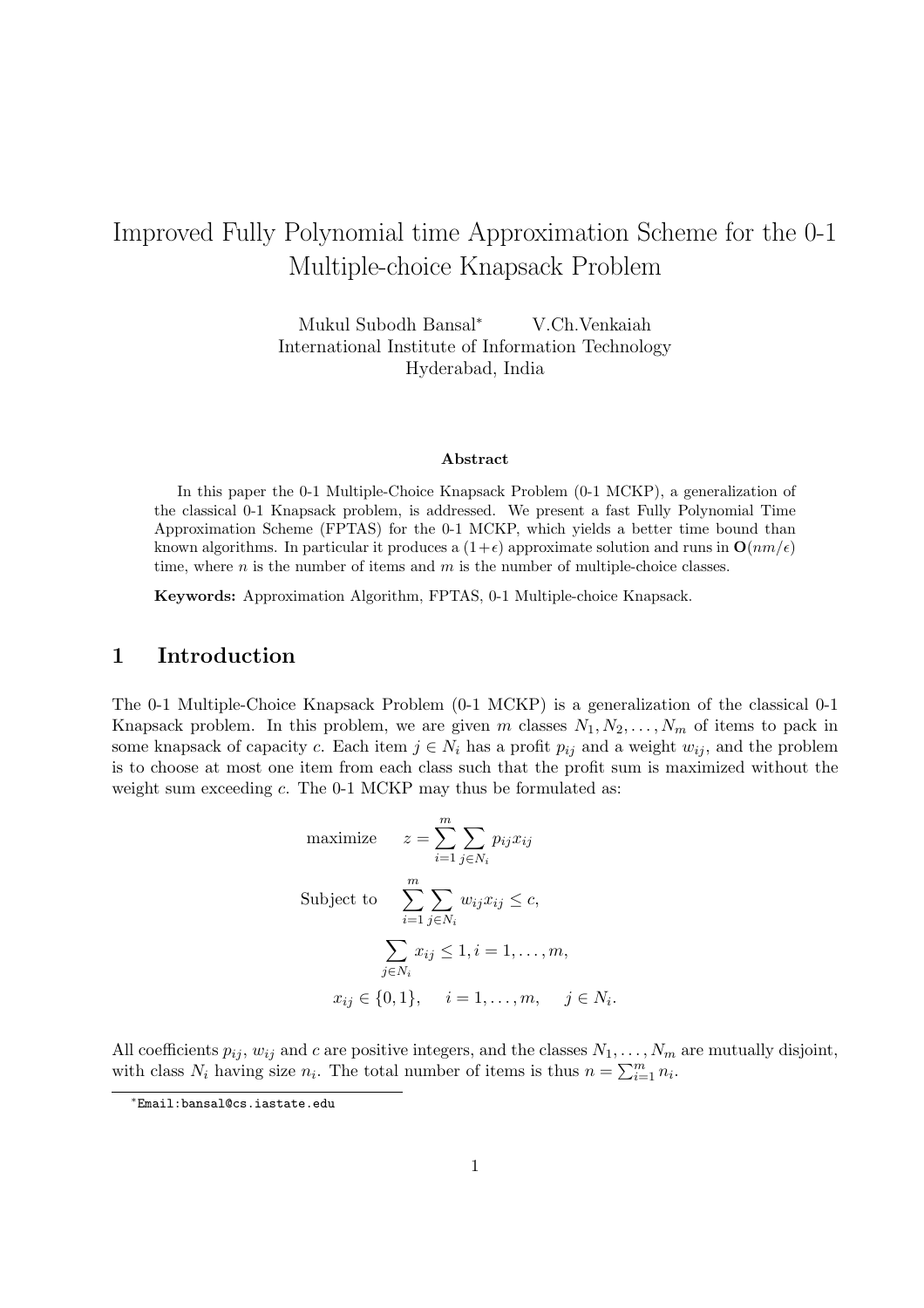To avoid unsolvable or trivial situations we can assume:

$$
c < \sum_{i=1}^{m} \max_{j \in N_i} w_{ij}.
$$

0-1 MCKP is NP-hard [4] as it contains the 0-1 Knapsack problem as a special case [5, 13] but it can be solved in pseudo-polynomial time through dynamic programming [7, 2]. The problem has numerous applications to the design of industrial and communication systems. Other applications arise in Capital Budgeting [14], Menu Planning [16], transforming nonlinear Knapsack Problems (KP) to MCKP [14], determining which components should be linked in series in order to maximize fault tolerance [16] etc.

Several algorithms for MCKP have been presented during the last three decades [15, 14, 16, 9, 7. The MCKP is defined as follows: Given m classes  $N_1, N_2, \ldots, N_m$  of items to pack in some knapsack of capacity c. Each item  $j \in N_i$  has a profit  $p_{ij}$  and a weight  $w_{ij}$ , then the MCKP is to choose exactly one item from each class such that the profit sum is maximized without the weight sum exceeding  $c$ . Note that algorithms for the MCKP can easily be used to solve the  $0-1$ MCKP by introducing a dummy object having zero profit and zero weight in each multiple-choice class. Approximation algorithms for the 0-1 MCKP are presented in [12, 10]. Lawler, in [12], gave a very efficient and classic FPTAS for the problem which runs in time  $O(n \log n + nm/\epsilon)$ . Although it has been over two decades and many of the results presented in [12] have been improved, the FPTAS of Lawler for the 0-1 MCKP has remained the fastest. While the running time of Lawler [12] is very efficient, it has been a nagging question whether the running time can be made to match  $\mathbf{O}(nm/\epsilon)$ . In particular, can we give an approximation scheme without even sorting the objects and using the technique of d'Atri [6] (explained in [12]) as used by Lawler.

We answer this question in the affirmative. We give an approximation scheme which has a running time of  $\mathbf{O}(nm/\epsilon)$ . Our source of improvement in the running time is a novel technique where we replace the technique of d'Atri used in [12] by a more involved procedure involving finding the solution to a continuous relaxation of the 0-1 MCKP and deriving efficient upper and lower bounds on the optimal profit value based on the solution to the continuous problem. We believe that this idea is quite general and might find other uses elsewhere.

This paper is organized as follows. In the next subsection we introduce the terminology for approximation algorithms. In section 2, we develop the FPTAS for the 0-1 MCKP in a step by step manner, while maintaining the correctness and analyzing the complexity of the algorithm at each step. In section 3 we present a summary of the algorithm, prove its correctness, analyze the complexity and prove that the algorithm is indeed an FPTAS for the MCKP. Concluding remarks are made in section 4.

## 1.1 Terminology for Approximation Algorithms

Let  $\Pi$  be an optimization problem with objective function  $f_{\Pi}$ , with optimal solution  $S^*$ , and optimal value  $\text{OPT}(\Pi)$ .

An algorithm **Z** is an *approximation scheme* for the problem  $\Pi$  if for input  $(I, \epsilon)$ , where I is an instance of  $\Pi$  and  $\epsilon > 0$  is an error parameter, **Z** outputs a solution  $S_Z$  satisfying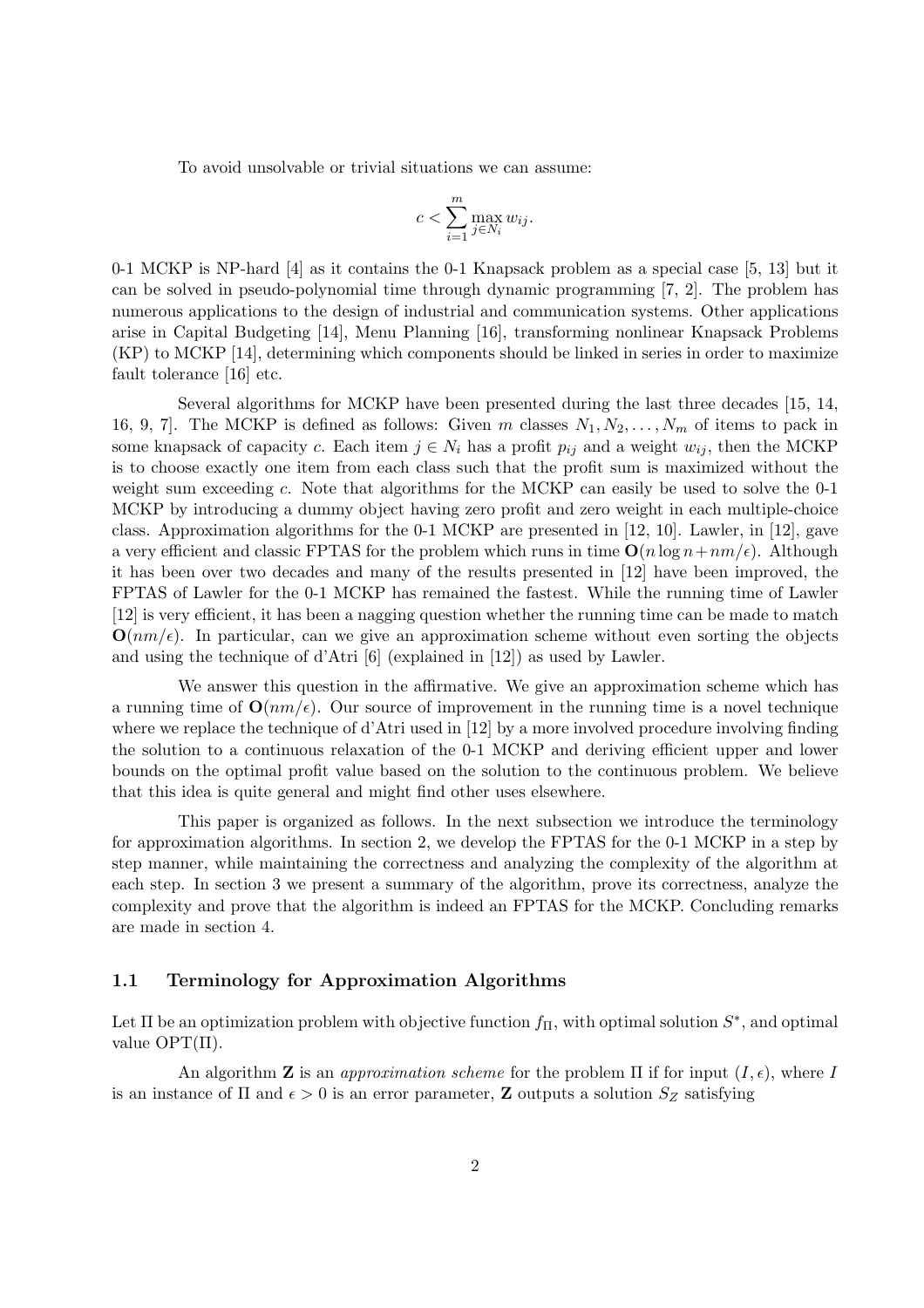$$
f_{\Pi}(I;S_Z) \le (1+\epsilon) \text{OPT}(\Pi)
$$

if  $\Pi$  is a minimization problem and,

$$
f_{\Pi}(I; S_Z) \ge (1 - \epsilon) \text{OPT}(\Pi)
$$

if Π is a maximization problem.

The approximation scheme  $Z$  is called a *polynomial time approximation scheme* (or  $PTAS$ ) if for all fixed input  $(I, \epsilon)$ , the running time of Z is polynomial in the size of I.

**Z** is a fully polynomial time approximation scheme (or FPTAS) if it is a PTAS with running time bounded by a polynomial in the size of  $I$ ,  $\frac{1}{6}$  $\frac{1}{\epsilon}$ . In a very technical sense, an FPTAS is the best one can hope for when considering an **NP**-hard optimization problem assuming  $P \neq NP$ .

# 2 A Fast FPTAS for the 0-1 MCKP

In this section we develop the algorithm in a step by step fashion, successively improving the algorithm in each step, while maintaining the correctness of the algorithm.

Let the *unary size* of instance I, denoted by  $|I_u|$ , be defined as the number of bits needed to write  $I_u$  in unary. An algorithm for problem  $\Pi$  whose running time on instance I is bounded by a polynomial in  $|I_u|$  is called a *pseudo-polynomial time algorithm*.

The 0-1 MCKP, being NP-hard, does not admit a polynomial time algorithm. However, it does admit a pseudo-polynomial time algorithm. This fact is used critically in obtaining an FPTAS for the 0-1 MCKP. All known pseudo-polynomial time algorithms for NP-hard problems are based on dynamic programming.

## 2.1 An Efficient, Exact Pseudo-Polynomial Time Algorithm for the 0-1 MCKP

Given m subsets (classes) of items ( or objects),  $N_1, \ldots, N_m$ , to be packed in some knapsack of capacity c. Each item  $j \in N_i$ , denoted by  $a_{ij}$ , has a profit  $p_{ij}$  and a weight  $w_{ij}$ , and the problem is to choose one item from each class such that the profit sum is maximized without the weight sum to choose one nem nome and class such that the pront sum is maximized without the exceeding c. Let class  $N_i$  have size  $n_i$ . The total number of items is thus  $n = \sum_{i=1}^m n_i$ .

Let  $P^*$  denote the optimal profit. In order to make the FPTAS efficient it is essential to compute an effective upper-bound on the value of the optimal profit. The  $n \log n$  term in the running time of the algorithm of  $[12]$  comes from this step of estimating an upper bound  $P_0$  such that  $P_0 \n\t\leq P^* \leq 2P_0$ . We shall now describe how to efficiently compute an upper-bound on the value of  $P^*$  such that  $P_0 \le P^* \le 3P_0$ . Dyer [8] and Zemel [18] developed  $\mathbf{O}(n)$  time algorithms for the Continuous MCKP (C(MCKP)). The C(MCKP) is a relaxation of the MCKP. C(MCKP) can be formulated as

maximize 
$$
z = \sum_{i=1}^{m} \sum_{j \in N_i} p_{ij} x_{ij}
$$
  
Subject to 
$$
\sum_{i=1}^{m} \sum_{j \in N_i} w_{ij} x_{ij} \le c,
$$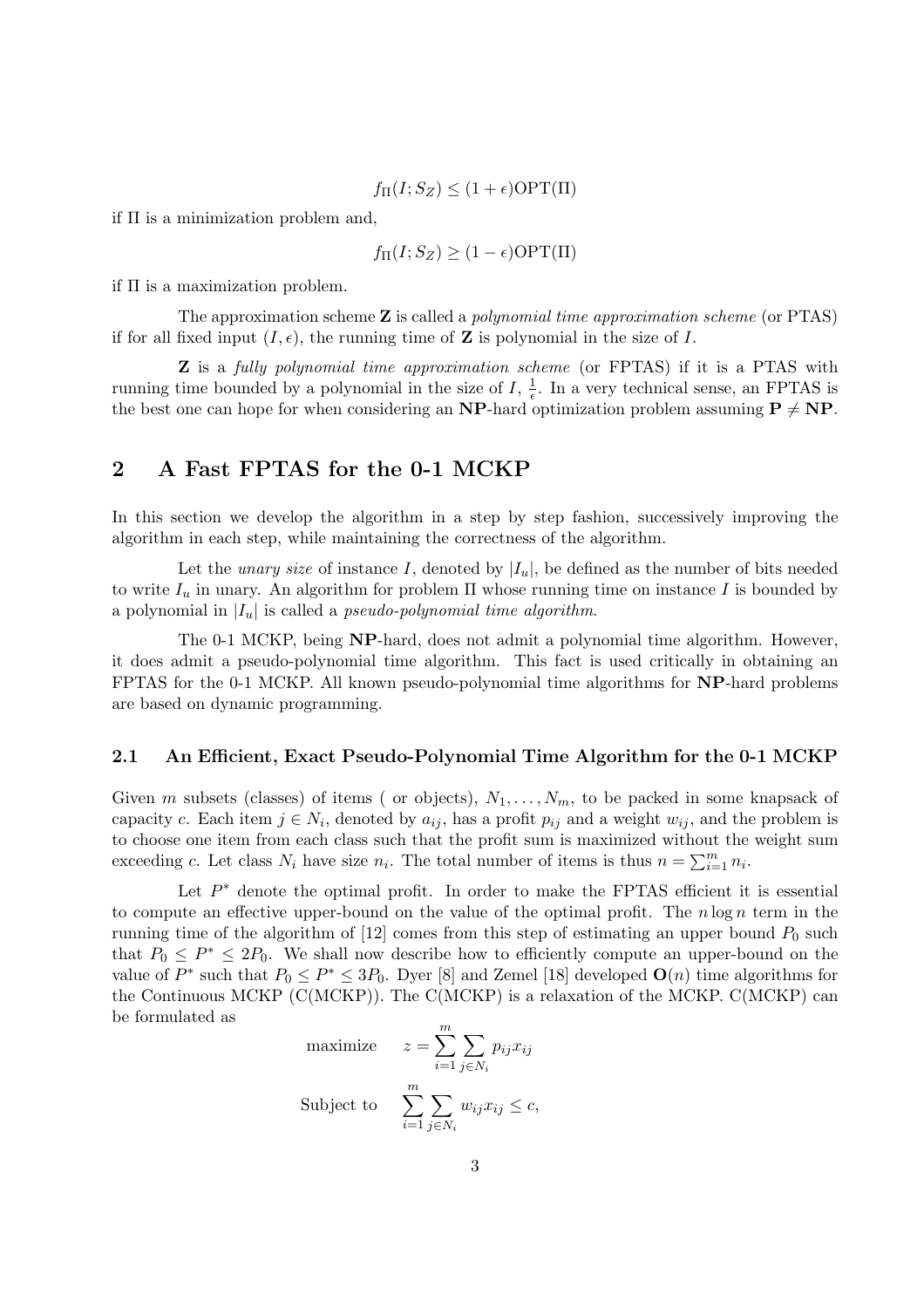$$
\sum_{j \in N_i} x_{ij} = 1, i = 1, ..., m,
$$
  

$$
x_{ij} \le 1, \quad i = 1, ..., m, \quad j \in N_i.
$$

As mentioned earlier the MCKP can be converted to the 0-1 MCKP by introducing an object having zero profit and zero weight in each multiple-choice class. Thus the algorithm for C(MCKP) is easily modified (by adding a dummy object with profit and weight equal to zero to each multiplechoice class) to solve  $C(0-1 \text{ MCKP})$ . We shall now describe the Dyer-Zemel algorithm for the  $C(0-1$ MCKP) and show how it can be used to obtain  $P_0$  satisfying  $P_0 \le P^* \le 3P_0$ . We assume that the dummy objects have been added for this computation. The Algorithm follows:

### Dyer-Zemel Algorithm

- 1. For all classes  $N_i$ : pair the items two by two as  $(ij_1, ij_2)$ . Order each pair such that  $w_{ij_1} \leq w_{ij_2}$ breaking ties such that  $p_{ij_1} \geq p_{ij_2}$  when  $w_{ij_1} = w_{ij_2}$ . If item  $j_1$  dominates item  $j_2$  then delete item  $j_2$  from  $N_i$  and pair item  $j_1$  with another item from the class. Continue this process till all items in  $N_i$  have been paired (apart from the last one item if  $|N_i|$  is odd). Set  $P=0$  and W = 0. Note: If two items r and s in the same class  $N_i$  satisfy  $w_{ir} \leq w_{is}$  and  $p_{ir} \geq p_{is}$ , then we say that item  $r$  dominates item  $s$ .
- 2. For all classes  $N_i$ : if the class has only one item j left, then set  $P = P + p_{ij}$ ,  $W = W + w_{ij}$ and fathom class  $N_i$ .
- 3. For all pairs  $(ij_1, i j_2)$  derive the slope  $\gamma_{ij_1 ij_2} = \frac{p_{ij_2} p_{ij_1}}{w_{ji_2} w_{ji_2}}$  $\frac{p_{ij_2}-p_{ij_1}}{w_{ij_2}-w_{ij_1}}$ .
- 4. let  $\gamma$  be the median of the slopes  $\{\gamma_{ij_1ij_2}\}.$
- 5. Derive  $M_i(\gamma)$  and  $\phi_i$ ,  $\psi_i$  for  $i = 1, \ldots, m$  according to:

$$
\phi_i = \arg \min_{j \in M_i(\gamma)} w_{ij}
$$

$$
\psi_i = \arg \max_{j \in M_i(\gamma)} w_{ij}
$$

and

$$
M_i(\gamma) = \left\{ j \in N_i : (p_{ij} - \gamma w_{ij}) = \max_{\ell \in N_i} (p_{i\ell} - \gamma w_{i\ell}) \right\}.
$$

- 6. If  $\gamma$  is optimal, i.e if  $W + \sum_{i=1}^m w_{i\phi_i} \le c < W + \sum_{i=1}^m w_{i\psi_i}$  then set  $W = W + \sum_{i=1}^m w_{i\phi_i}$  and  $P = P + \sum_{i=1}^{m} p_i \phi_i$ . An optimal solution to C(0-1 MCKP) is  $z^* = P + (c - W)\gamma$ . Stop.
- 7. if  $\sum_{i=1}^m w_{i\phi_i} \geq c$  then for all pairs  $(ij_i, ij_2)$  with  $\gamma_{ij_1j_2} \leq \gamma$  delete item  $j_2$ .
- 8. If  $\sum_{i=1}^m w_{i\psi_i} < c$  then for all pairs with  $\gamma_{ij_1j_2} \geq \gamma$  delete item  $j_1$ .
- 9. Go to step 1.

**Theorem 2.1.1** An optimal solution  $x^*$  to  $C(0-1)$  MCKP) satisfies the following: 1)  $x^*$  has at most two fractional variables  $x_{ab_a}$  and  $x_{ab'_a}$ . 2) If  $x^*$  has two fractional variables they must be adjacent variables within the same class  $N_a$ .  $\ddot{3}$ ) If  $x^*$  has no fractional variables, then the break solution is an optimal solution to 0-1 MCKP.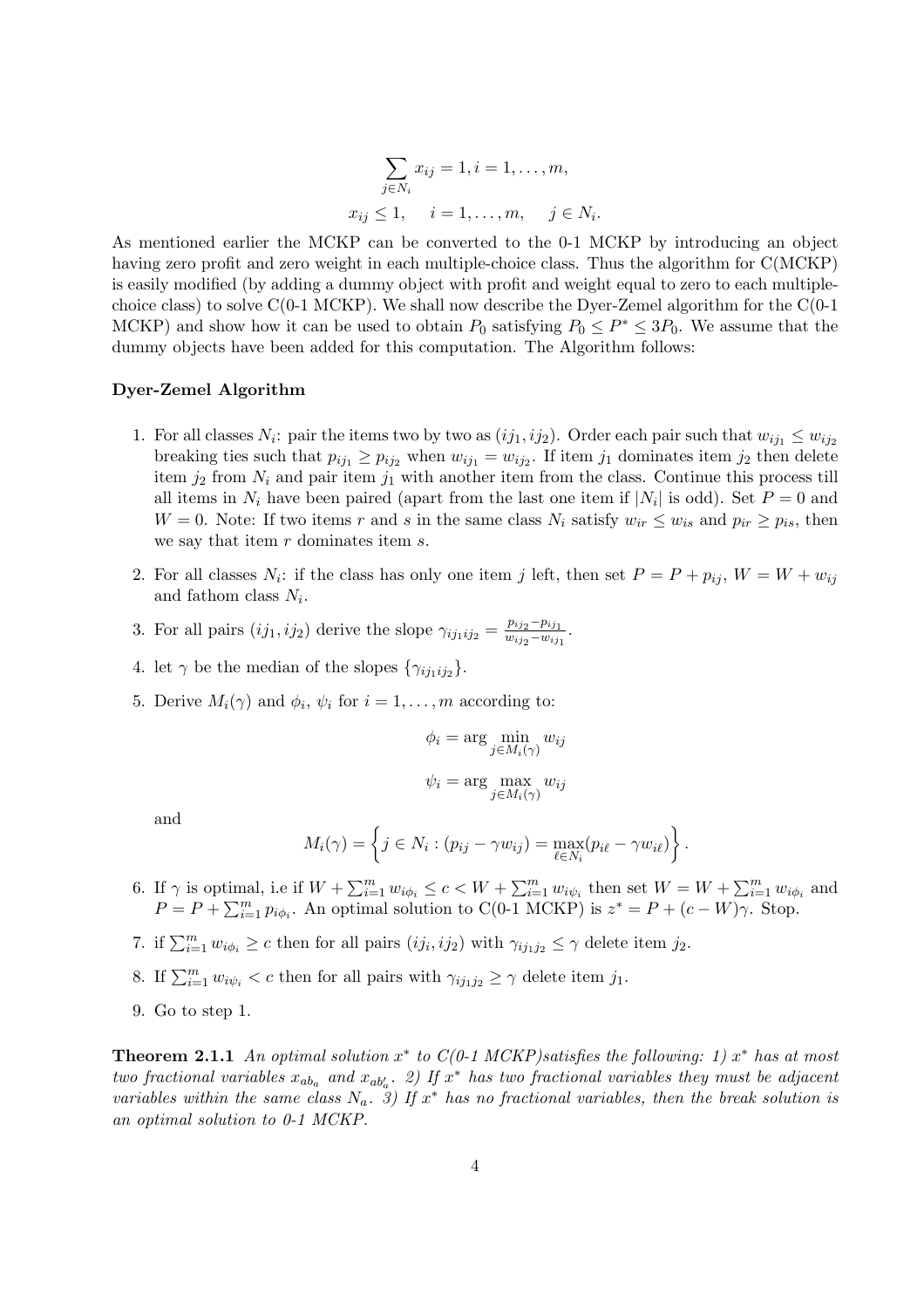For proofs and further details refer [15, 8, 18, 19].

From the theorem it follows that the optimal solution to C(0-1 MCKP) does not contain more than two fractional variables. Let  $P_0$  be the Maximum of the following three values: 1) profit when the fractional variables are discarded from  $z^*$ , 2) the profit from the object corresponding to fractional variable  $x_{ab_a}$ , and 3) the profit from the object corresponding to fractional variable  $x_{ab'_a}$ . Clearly  $P_0 \n\t\leq P^*$ . Also, note that, the profit value of the optimal solution to C(0-1 MCKP) must be greater than or equal to the profit value associated with an optimal solution of the 0-1 MCKP. And hence,  $P^* \leq 3P_0$ . Thus,  $P_0 \leq P^* \leq 3P_0$ .

For each  $i \in \{1, \ldots, m\}$  and  $p \in \{1, \ldots, 3P_0\}$  let  $S_{i,p}$  denote a feasible subset of minimum cardinality of elements of  $\{N_1 \cup ... \cup N_i\}$  (i.e. it does not contain more than one item from each class) whose total profit is exactly p and total weight is minimized. Let  $F(i, p)$  denote the weight of the set  $S_{i,p}$ .  $F(i,p) = \infty$  if no such set exists. We assume that  $F(i, 0) = 0$  for each  $i \in \{1, \ldots, m\}$ . Clearly  $F(1, p)$  is known for every  $p \in \{1, 2, ..., 3P_0\}$ . It is the weight of that item in class  $N_1$ that has profit exactly  $p$  and minimum weight. The following recurrence helps compute all values  $F(i, p).$ 

$$
F(i+1, p) = \min\{F(i, p), \min_{j \in N_{i+1}} \{w_{(i+1)j} + F(i, p - p_{(i+1)j})\}\} \text{ if } p_{(i+1)j} \le p,
$$

and,  $F(i + 1, p) = F(i, p)$  otherwise, (i.e. if for all  $j \in N_{i+1}, p_{(i+1)j} > p$ ).

And we have,

$$
P^* = \max\{p|F(m,p) \le c\}.
$$

#### 2.1.1 Complexity Analysis

Note that there are m values for i and  $3P_0$  ( $O(P^*)$ ) values for p. Computing  $F(i, p)$  for each value of i and p takes time depending on the number or elements in  $N_i$ . Therefore the number of steps carried out is  $c \sum_{i=1}^m n_i = n$ . The time required to compute  $P_0$  is  $\mathbf{O}(n)$ . Hence the time complexity of the algorithm is  $O(n + nP^*)$ , equivalent to  $O(nP^*)$ . Note, however, that this does not mean that the time is polynomial in n, the size of the instance, since  $P^*$  itself may not be polynomially bounded by n.

## 2.1.2 Constructing the Solution by Backtracking

Up to this point we have ignored the problem of constructing the solution. The solution can be easily constructed by trivially modifying the algorithm so that it supports backtracking. This can be easily done using suitable data-structures while implementing the algorithm. In this paper we shall concentrate on the FPTAS, and not on the problem of constructing the solution.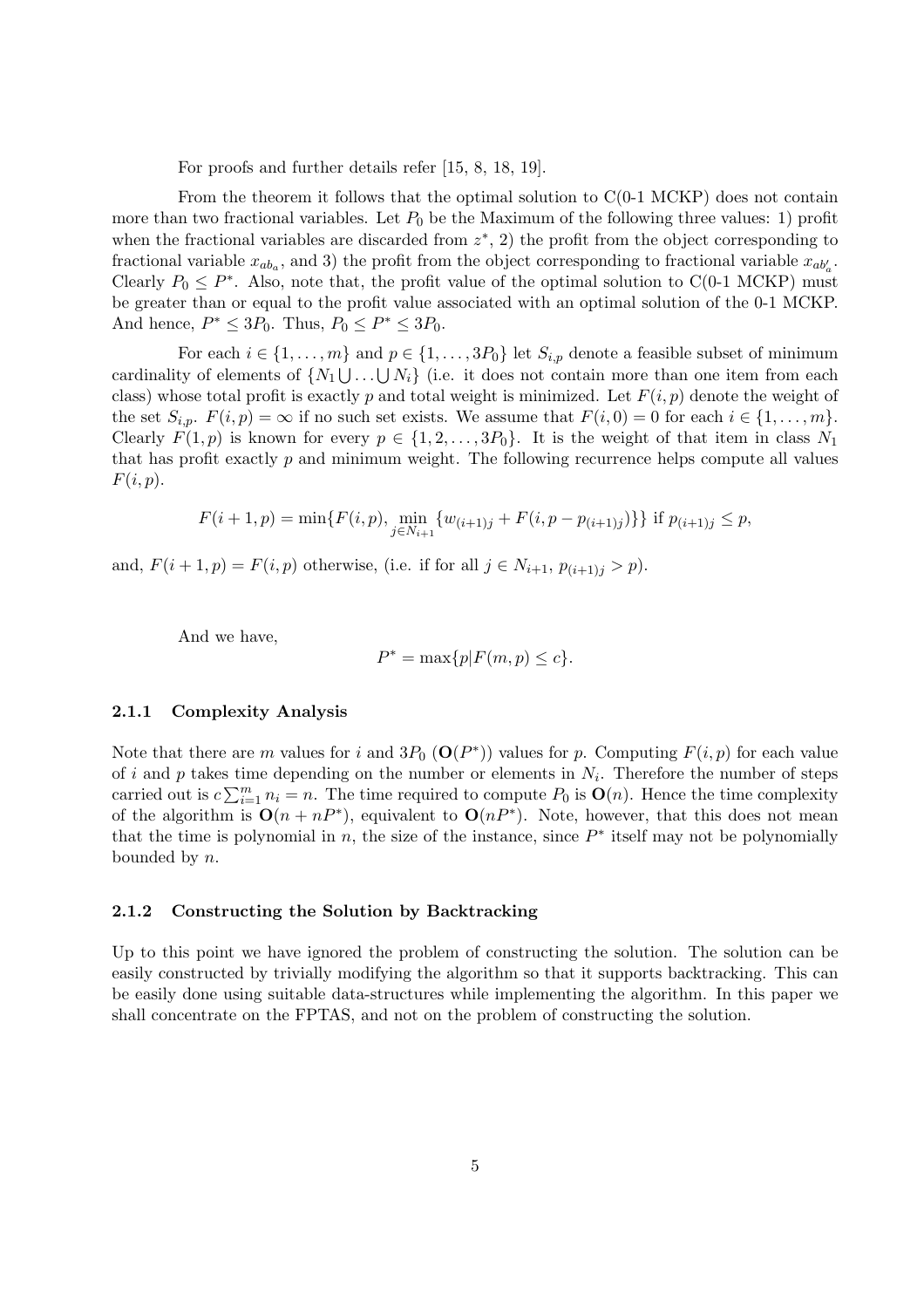## 2.2 Scaling of Profits

We can make the computation more efficient by reducing the number of distinct  $p$  values for which  $F(i, p)$  is computed. Let us replace each profit value  $p_{ij}$  by

$$
q_{ij} = \left\lfloor \frac{p_{ij}}{K} \right\rfloor,
$$

where K is a suitably chosen scale factor. We wish to make K as large as possible while making sure that the solution we obtain does not differ from the optimum by more than  $\epsilon P^*$ . Note that

$$
Kq_{ij} \le p_{ij} < K(q_{ij} + 1).
$$

It follows that for any set S,

$$
\sum_{j \in S} p_{ij} - K \sum_{j \in S} q_{ij} < K|S|.
$$

Let  $S^*$  be an optimal solution set. Therefore K will be a valid scale factor if we ensure that

$$
K|S^*| \le \epsilon P^*.
$$

It is clear that  $|S^*| < m$  and  $P^* \ge P_0$  where  $P_0$  is the value computed in the previous sub-section. Hence we may choose

$$
K = \frac{1}{m} \epsilon P_0.
$$

$$
\frac{P^*}{K} \le \frac{3m}{\epsilon}.
$$

Note that  $P^* \leq 3P_0$ , hence

Thus the computation can now be carried out in  $O(nm/\epsilon)$  time, exclusive of the time required to compute  $P_0$ .

 $\frac{\pi}{\epsilon}$ .

#### 2.3 Further Observations

For a special class of the 0-1 MCKP, satisfying the following additional constraint

$$
c \le \sum_{i=1}^m \min_{j \in N_i} w_{ij},
$$

we can obtain  $P_0$  satisfying  $P_0 \leq P^* \leq 2P_0$  (note the tighter upper bound) in a straightforward manner without affecting the complexity of the overall algorithm. It can be done as follows. Select those items in each subset,  $N_1, \ldots, N_m$ , which have the maximum profit density (profit/weight). Let they be denoted by  $o_i$  for each subset of items, i.e  $i = 1, \ldots, m$ . This procedure can be carried out in  $\mathbf{O}(n_1) + \ldots + \mathbf{O}(n_m)$  time. i.e in  $\mathbf{O}(n)$  time. We shall now find  $P_0$  such that  $P_0 \le P^* \le 2P_0$ . One way to do this is to follow the following procedure: Order the items  $o_i$ ,  $i = 1, \ldots, m$  according to decreasing profit densities. Let the profits of the sorted items be  $\dot{p}_1, \dot{p}_2, \ldots, \dot{p}_m$  respectively. And let their weights be  $\dot{w}_1, \dot{w}_2, \dots, \dot{w}_m$ . Find the largest integer  $1 \leq l \leq m$  such that  $W = \dot{w}_1 + \dots + \dot{w}_l \leq c$ . (Note that if  $W = c$  then  $P^* = \dot{p}_1 + \cdots + \dot{p}_l$ ). Set  $P_0 = \max{\{\dot{p}_1 + \cdots + \dot{p}_l, \dot{p}_{l+1}\}}$ . (Clearly  $P_0 \le P^* \le 2P_0$  since  $\dot{p}_1 + \cdots + \dot{p}_l \le P^* \le \dot{p}_1 + \cdots + \dot{p}_l + \dot{p}_{l+1}$  and  $P^* \ge \max\{\dot{p}_1 + \cdots + \dot{p}_l, \dot{p}_{l+1}\}\.$ However this takes  $O(m \log m)$  time.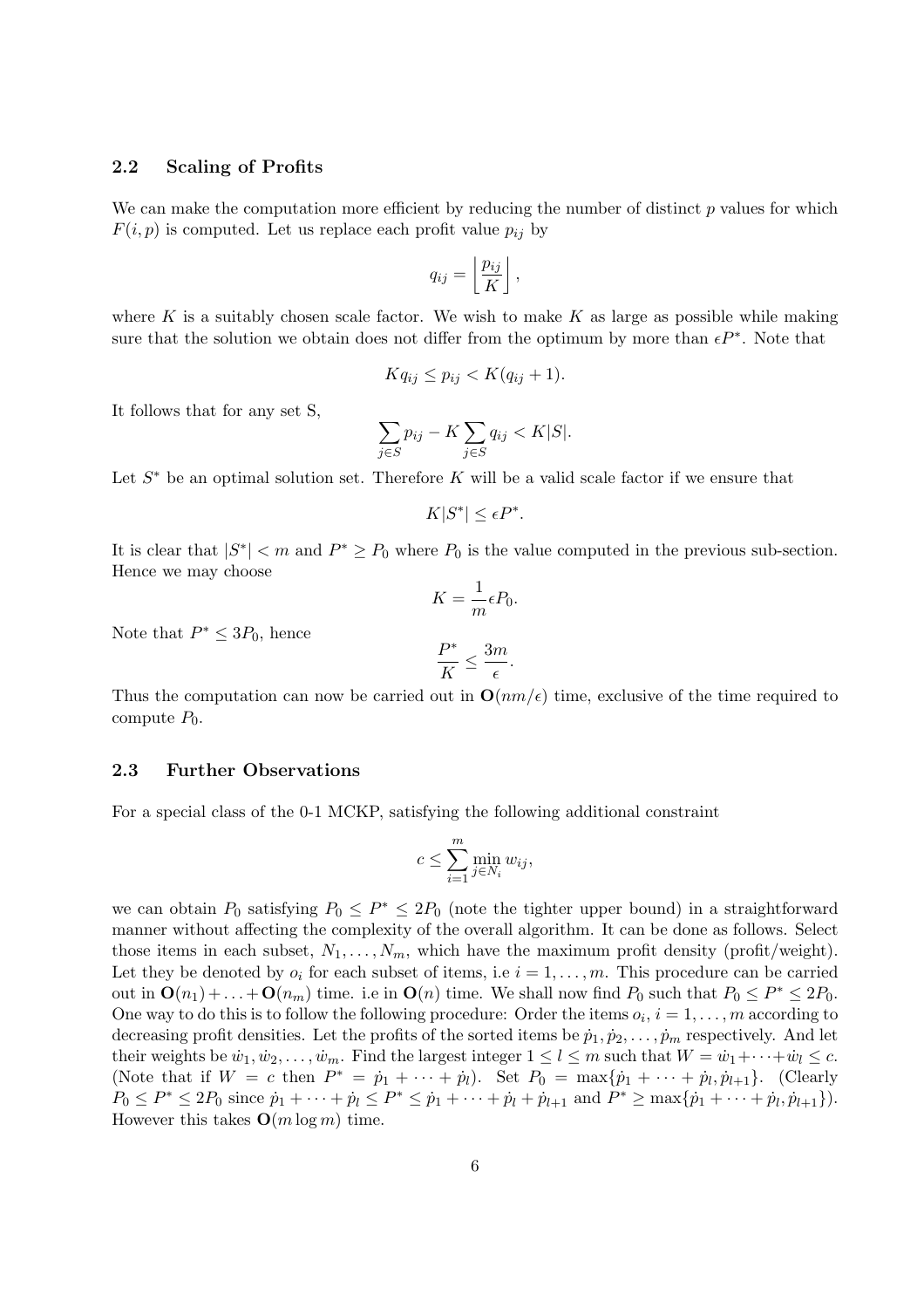But sorting is not necessary to compute  $P_0$ . This can be done in  $\mathbf{O}(m)$  time by employing a median-finding algorithm as follows. We find the median of the profit/weight (profit density) ratios for the m items. (All ratios are considered to be distinct; if ties occur, the item with the smaller index is considered to have smaller ratio.) Let  $p_i$  and  $w_i$  denote the profit and weight of item  $m_i$ . Let the median ratio be r and let

$$
H = \{h : p_h/w_h \ge r\}.
$$

If  $\sum_{h\in H} w_h > c$ , find the median ratio in H until the largest set H is found such that  $\sum_{h\in H} w_h \leq c$ . If  $\sum_{h\in H} w_h > c$ , find the median ratio in the magnetic set H is found such that  $\sum_{h\in H} w_h \leq c$ .<br>If  $\sum_{h\in H} w_h < c$ , find the median ratio in the complement of H until the largest set H is found such that  $\sum_{h\in H} w_h < c$ , and the such that  $\sum_{h\in H} w_h \leq c$ .  $\overline{a}$  $\ddot{\phantom{a}}$ 

$$
P_0 = \max \left\{ \sum_{h \in H} p_h, p_{max} \right\}.
$$

Note that  $\dot{p}_{l+1}$ , required to compute  $P_0$ , is simply the profit of an item with the highest profit density in the complementary set of H. Thus  $\dot{p}_{l+1}$  can be obtained trivially in  $\mathbf{O}(m)$  time.

There are median finding routines which require only  $O(m)$  time [3]. This procedure requires  $O(\log m)$  applications of such a routine. However these are carried out over sets which contain  $m, m/2, m/4, \ldots$  elements. The computation of  $P_0$  thus requires only  $\mathbf{O}(m)$  time, with the overall time complexity of calculating  $P_0$  being  $O(n + m)$  or  $O(n)$  since  $m \leq n$ .

# 3 Summary and Analysis of the Algorithm

We now summarize the steps of the approximation algorithm for the 0-1 MCKP problem:

- 1. Compute  $P_0$  as shown in section 2.
- 2. compute the scale factor  $K = \epsilon P_0/m$ .
- 3. For each profit value  $p_{ij}$  set  $q_{ij} = \lfloor \frac{p_{ij}}{K} \rfloor$  $\frac{p_{ij}}{K}$  ].
- 4. Create instance  $I' = \langle a_{ij}, w_{ij}, p'_{ij}; c \rangle$ . Use the Exact Pseudo-polynomial time dynamic programming algorithm to get a solution  $S'$  to  $I'$ .
- 5. Set  $\widehat{S}$  to be the set corresponding to the profit  $P_0$ .
- 6. Return the more profitable of  $\widehat{S}$  and  $S'$ .

**Lemma 3.0.1** Let A denote the output set of the above algorithm, and  $P^*$  the optimal profit. Then,  $f_{\Pi}(I; A) \geq (1 - \epsilon)P^*$ .

*Proof:* Let  $A^*$  be an optimal solution, i.e.  $f_{\Pi}(I; A^*) = P^*$ . For every item  $a_{ij}$  we have

$$
p_{ij} - K \le K q_{ij} \le p_{ij},
$$

and so therefore, considering all items in the optimal solution, we have,

$$
P^* - Kf_{\Pi}(I'; A^*) \leq mK.
$$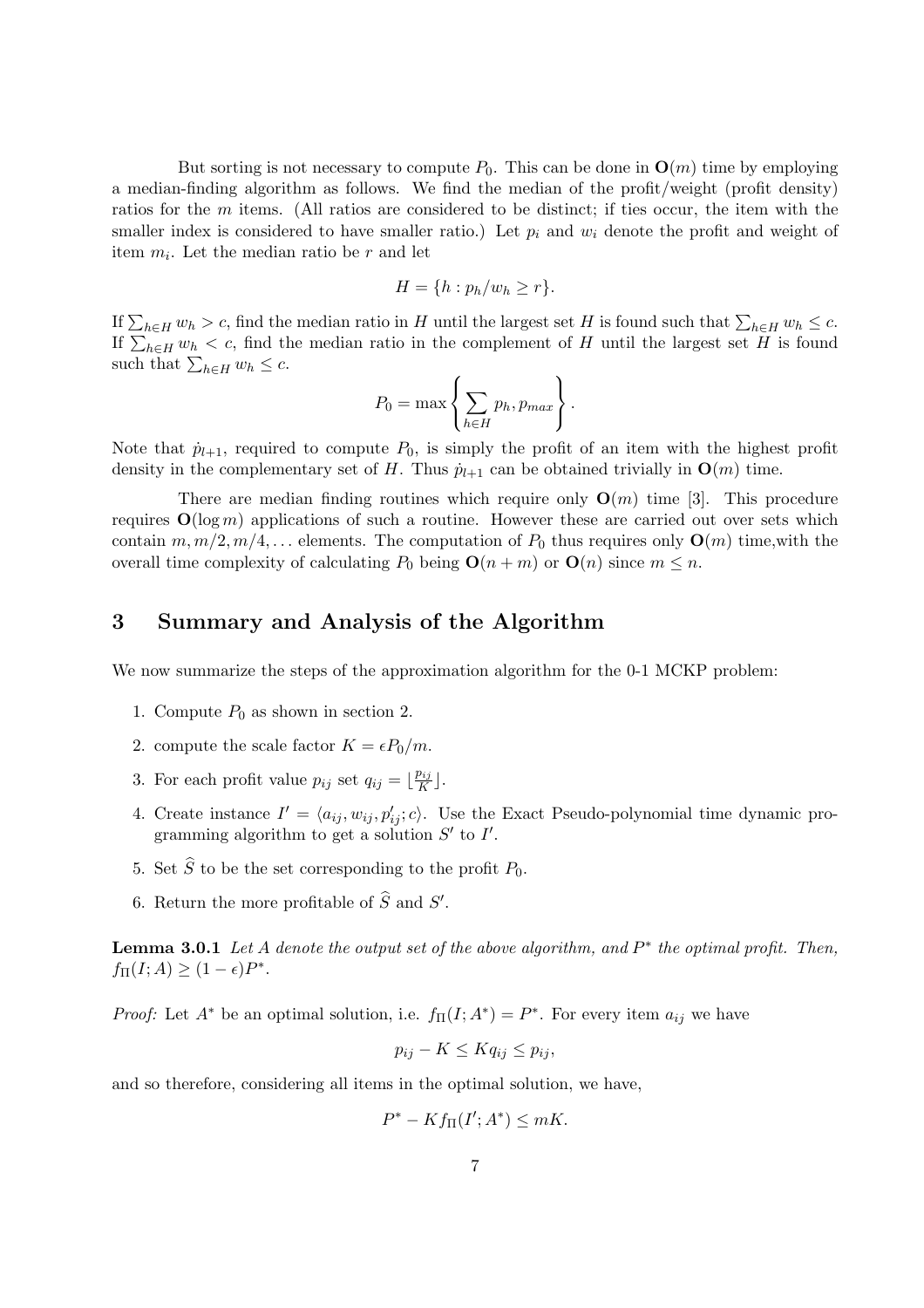Since A is optimal in I' we know that  $f_{\Pi}(I';A) \ge f_{\Pi}(I';A^*)$  and applying the above inequality we see that

$$
Kf_{\Pi}(I';A) \geq Kf_{\Pi}(I';A^*) \geq P^* - mK.
$$

By the definition of  $p_{ij}$  we also know that  $f_{\Pi}(I;T) \geq K f_{\Pi}(I';T)$  for any feasible solution T. We thus have

$$
f_{\Pi}(I; A) \ge K f_{\Pi}(I'; A) \ge P^* - mK = P^* - \epsilon P_0.
$$

Note that the algorithm returns a solution which is guaranteed to have value at least  $P_0$ . Therefore, we have

$$
f_{\Pi}(I; A) \ge P^* - \epsilon P_0 \ge P^* - \epsilon f_{\Pi}(I; A),
$$

which gives us

$$
f_{\Pi}(I; A) \ge \frac{1}{1+\epsilon} P^*.
$$

Since for all  $\epsilon > 0$  it follows that  $1 - \epsilon \leq (1 + \epsilon)^{-1}$ , the algorithm is in fact better than  $(1 - \epsilon)$ OPT.

## 3.1 Complexity Analysis of the Algorithm for the 0-1 MCKP

The time required to calculate  $P_0$  is  $\mathbf{O}(n)$ . And, as shown above, the time complexity of the remaining part of the algorithm is  $O(nm/\epsilon)$ . The total time complexity of the FPTAS is thus  $\mathbf{O}(n + nm/\epsilon)$  which is equal to  $\mathbf{O}(nm/\epsilon)$ .

Theorem 3.1.1 The algorithm is an FPTAS for the 0-1 MCKP.

*Proof:* By the lemma, the solution is  $(1 - \epsilon)$ -optimal. The running time is

$$
O\left(\frac{nm}{\epsilon}\right)
$$

which is polynomial in n and m, the size of the instance, and  $\frac{1}{\epsilon}$ . The algorithm is therefore an FPTAS.

# 4 Conclusion

In the paper, we gave an improved FPTAS for 0-1 MCKP whose running time is  $O(nm/\epsilon)$ . This improvement is obtained because of an improved method to calculate tight upper and lower bounds on the value of the optimal solution. We believe that our technique of replacing the sorting step and the method of d'Atri [6] by a method involving finding the solution to a continuous relaxation of the 0-1 MCKP and deriving efficient upper and lower bounds on the optimal profit value based on the solution to the continuous problem could find potential uses elsewhere.

Acknowledgements. The authors wish to thank Daniel Camps Mur, research scientist at NEC Laboratories Europe, for pointing out a missing case in the dynamic programming formulation for the 0-1 MCKP in an earlier version of this manuscript.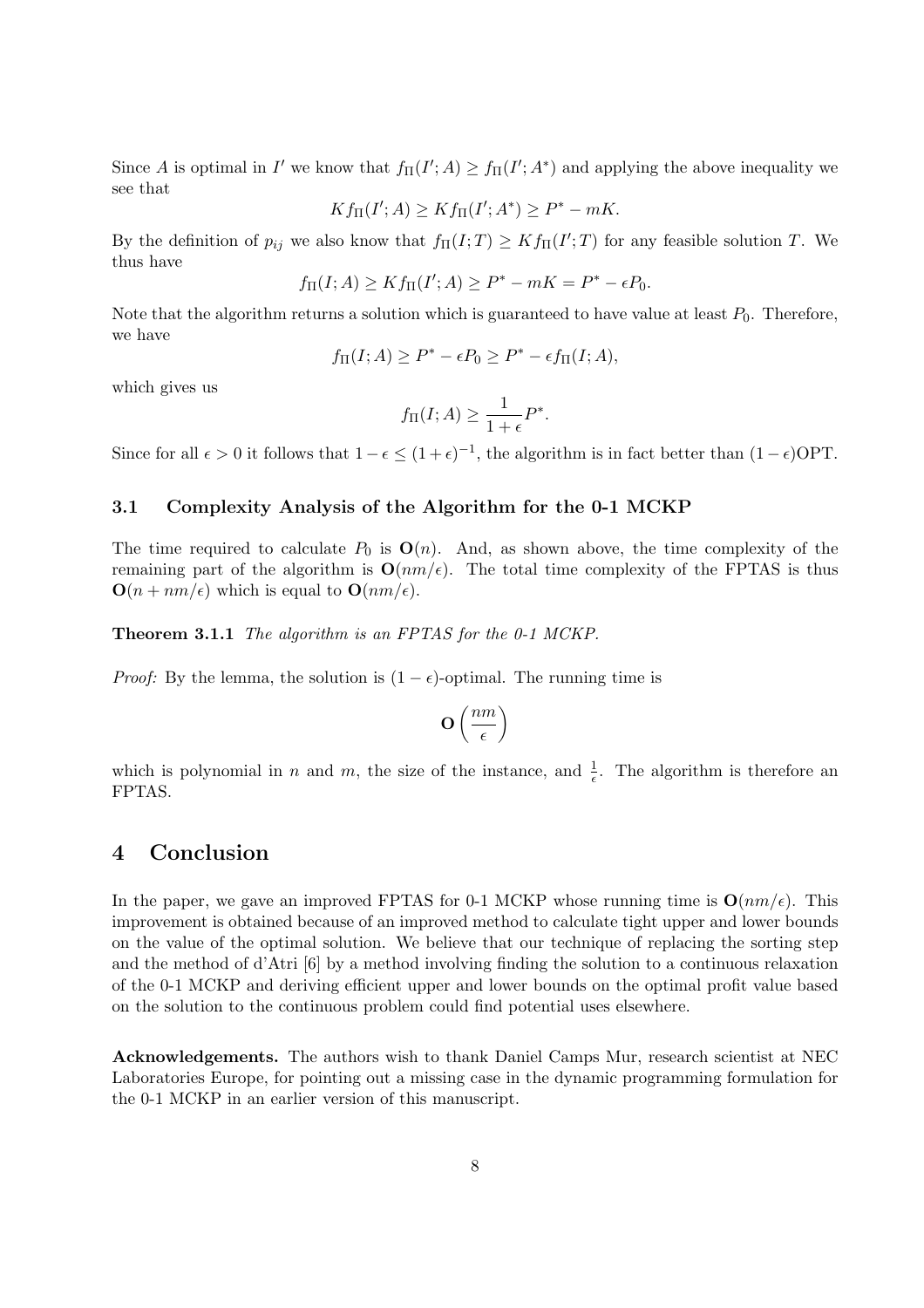# References

- [1] Mukul Subodh Bansal, V. Ch. Venkaiah, "Improved Fully Polynomial time Approximation Scheme for the 0-1 Multiple-choice Knapsack Problem", Technical Report Number: IIIT-H/TR/2004/003, IIIT, Hyderabad, India, (2004).
- [2] R.E. Bellman, "Dynamic Programming", Princeton University Press, Princton, NJ, (1957).
- [3] M. Blum, R.W. Floyd, V. Pratt, R.L. Rivest, R.E. Tarjan, "Time Bounds for Selection", J. Comput. System Sci., (7), (1973): 448–461.
- [4] S.A. Cook, "The Complexity of Theorem Proving Procedures", Conf. Record of Third ACM Symposium on Theory of Computing, (1970): 151–158.
- [5] M.R. Garey, D.S. Johnson, "Computers and Intractability: A Guide to the Theory of NP-Completeness", Freeman, Newyork, (1979).
- [6] G. d'Atri, "The Generalised Knapsack Problem", Communication at the annual meeting of CNR-GNIM, Rimini, Italy.
- [7] K. Dudzinski, S. Walukiewicz, "Exact Methods for the Knapsack Problem and its Generalizations", European Journal of Operational Research, (28), (1987): 3–21.
- [8] M.E. Dyer, "An O(n) Algorithm for the Multiple-choice Knapsack Linear Program", Mathematical Programming, (29), (1984): 57–63.
- [9] M.E. Dyer, N. Kayal, J. Walker, "A Branch and Bound Algorithm for Solving the Multiple-Choice Knapsack Problem", Journal of Computational and Applied Mathematics, (11),(1984): 231–249.
- [10] George Gens, Eugene Levner, "An approximate binary search algorithm for the multiple-choice knapsack problem", Information Processing Letters, (67), (1998): 261–265.
- [11] O.H. Ibarra, C.E. Kim, "Fast Approximation Algorithms for the Knapsack and Sum of Subset Problems", Journal of the ACM, (22), (1975): 462–468.
- [12] Eugene L. Lawler, "Fast Approximation Algorithms for Knapsack Problems", Mathematics of Operations Research, (Vol.4, No.4), (November 1979).
- [13] S. Martello, P. Toth, "Knapsack Problems: Algorithms and Computational Implementations", Wiley, Chichester, (1990).
- [14] R.M. Nauss, "The 0-1 Knapsack Problem with Multiple Choice Constraint", European Journal of Operational research, (2),(1978): 125–131.
- [15] D. Pisinger "A minimal Algorithm for the multiple Choice Knapsack Problem", European Journal of Operational Research, (83), (1995): 394–410.
- [16] A. Sinha, A.A. Zoltners, "The Multiple-Choice Knapsack Problem", Operations Research, (27), (1979): 503–515.
- [17] V. V. Vazirani, "Approximation Algorithms", Springer-Verlag, (2001).